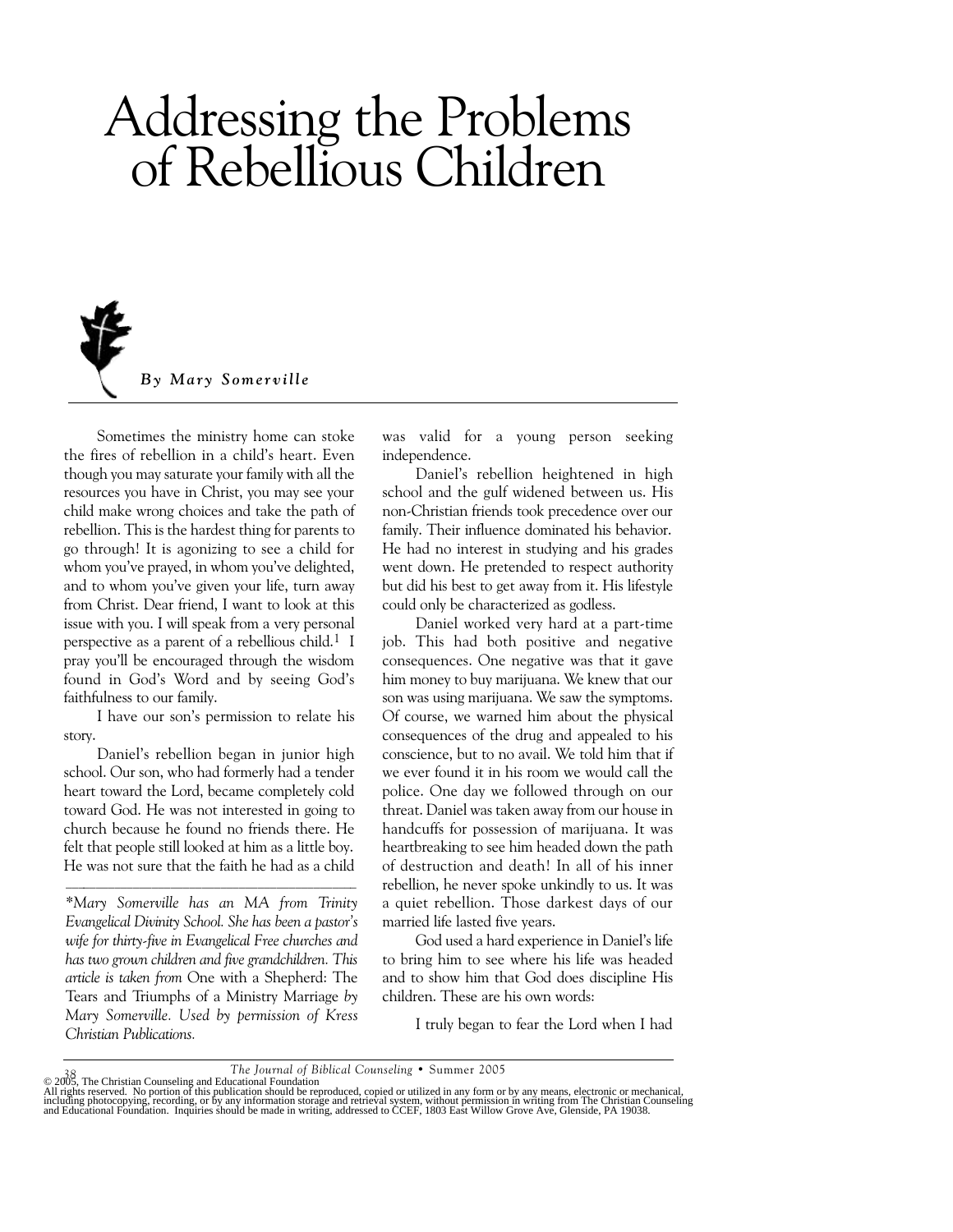been disciplined by Him, and only Him. I had been reading through the Old Testament (an assignment in a college class) at the time. The Israelites did what was right in their own eyes and God killed thousands. I knew that I was doing much worse things than grumbling and complaining. I knew that if God didn't discipline me or if I didn't respond, then I wasn't His. I decided to seek out Jesus. I knew He was giving me a second chance.

It was hard to see Daniel be disciplined by God, but He did His work and brought Daniel to repentance. Daniel turned his life completely over to Jesus Christ, to serve Him with all of his heart and soul. Soon, he began sharing the good news with others.

In looking back, Daniel sees how God now

me of the tree, a great oak, firmly planted by streams of water.

I love you Mom and Dad, and am so glad that you could share in my joy.

### Love, Dan

Daniel is now a high school teacher. He and his wife Tiffany are a great team, both teachers and both serving the Lord. We have fully forgiven him for his rebellious days. But even in our heartache, our love for him never abated. We love our two children equally and thank God for what He taught us in raising both of them. I relate his story because I want you to rejoice with us in His faithfulness. I want you to have hope if you are going through a child's rebellion in your life right now. I want to share principles from God's Word that we clung to during this trial in our lives.

# God is in control even though you may wonder how He could be when your child is so out-of-control.

uses his past rebellion for good. He says, "That rebellion gives me an opportunity to relate to those going through similar struggles. And I am able to give God the glory and credit for everything that I do now. I am able to worship God and give Him my life—the most I can offer." He said, "I learned that all is vanity except to glorify the Lord." Upon his graduation from a Christian college he wrote us the following note:

# Dear Mom and Dad,

I am so grateful for what you have both sacrificed to send me to college. It was the best choice I have made in my life (besides my marriage to Tiffany). I have grown in the four years I have been here more than you will ever know. I have changed into a different person. I wish I could take out or delete five years of my previous life. But God is good and He works all things to His glory, even our sin. Praise God!

I just wanted to say a huge thanks to you both for staying strong in Christ and helping me in my walk. So many believers stray from the faith, but you both remind

### *God is Sovereign and He Can Even Use Rebellion for His Own Glory.*

Daniel got it right, "God is good and He works all things to His glory—even our sin." He can testify to his students of the emptiness of a life bent on pleasure and devoid of God. It is much easier to see this at the end of a battle rather than in the middle of it. While we are in the battle, we must keep our minds on the sovereignty of God.

Consider how God used the rebellion of our first parents for good in the Garden of Eden. He did so to demonstrate His glorious grace through the cross. We raise our children by faith in the One who entrusted them to us for a time. If you are in the midst of a child's rebellion, take heart, God has handpicked this trial in your life for His own purpose. He sovereignly works in answer to your deep prayers for His own glory.

God is in control even though you may wonder how He could be when your child is so out-of-control. God still loves your child and is at work in that child's life to bring him to repentance. It is not our job to convict of sin. That is the work of the Holy Spirit. Our job is to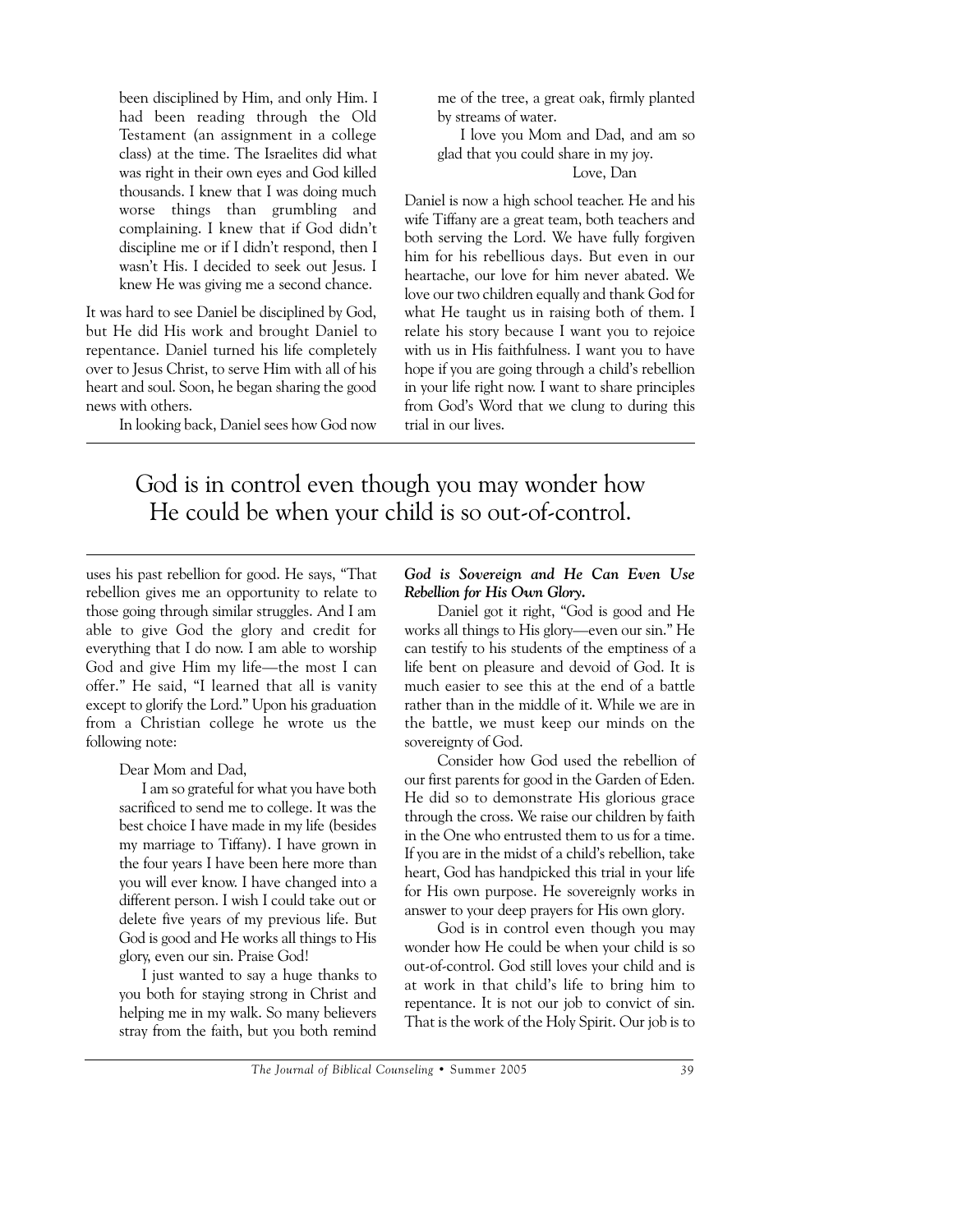teach the child God's law and show him God's love. Beyond that, we must pray, trust God, and wait patiently for Him to work. But there are some things you must remember as you go through your trials.

Rebellion is not your fault. You do not necessarily need to blame yourself if your child is rebellious. His actions reveal an unconverted heart or the heart of a wandering child of God. Where did all this rebellion come from? It originated in the Garden when our first parents chose to disobey God. That act infused sin into all of mankind. It isn't anything that we do or do not do that makes our children sin. Each person is responsible before God for the choices he or she makes. Scripture makes this very clear:

> The person who sins will die. The son will not bear the punishment for the father's iniquity, nor will the father bear the punishment for the son's iniquity. (Ezek. 18:20)

In the Old Testament books of Kings and Chronicles, good kings sometimes had bad children; bad kings sometimes had good children. Children can have the best homes possible in which to grow up and still choose to rebel and go their own way. Children from poor homes can choose life and love in the Lord. Even if you could be the perfect parent (and you can't be) you would have no guarantee that your children would follow Christ.

But a godly home does make a difference. Scripture make it clear that God's usual pattern is to bless faithful parents with faithful children.

> Know therefore that the Lord your God, He is God, the faithful God, who keeps His covenant and His loving kindness to a thousandth generation with those who love Him and keep His commandments. (Deut. 7:9)

If it happens that you have a rebellious child, it is important to evaluate your parenting. None of us can claim perfection. There is always much to learn. But Satan will have a hey day if we wallow in self-recrimination for any perceived failures in parenting. We must not get caught in a trap of hopelessness, discouragement, or depression that comes from dwelling on guilt and our failures as parents. Do not fall into the hole of self-pity, grumbling, complaining, or wondering why God allowed this to happen. Bitterness, anger with God, and worry are counterproductive. This dishonors God. Instead attack the problem wisely through these strategies:

- Evaluate yourself. Seek God's forgiveness for your own shortcomings.
- Stay united as a couple.
- Step back from ministry, if necessary.
- Cry out to God.
- Glorify God by thanking Him for this trial by faith.

### *Evaluate Yourself. Seek God's Forgiveness for Your Own Shortcomings*

As God's children, we have hope that the world does not even dream of. We do not have to be devastated by our failures or try to hide them and move on as if nothing had happened. We can drag them out into the light, confess them, forsake them, and begin afresh. If, after evaluating your parenting before God, you see ways you have contributed to your child's rebellion, take heart! You can fix this by the power of the Holy Spirit. Ask God to show you any sin in your life and in your relationship with your rebellious child so that you can seek forgiveness both from Him and from your child. **1. Evaluate Your House Rules and Discipline Practices**

Solomon exhorts us, "Discipline your son while there is still hope, and do not desire his death" (Prov. 19:18). Ask yourself, "Have we wisely disciplined our child? Could any of his foolishness be due to our failure to discipline consistently?"

Eli was a priest who held a place of great spiritual privilege. But God judged him for his permissive parenting. He saw both of his sons die in their rebellion because he had honored his sons above God. Eli did not like their sin, but he reprimanded them ineffectively. God made it clear that he became a part of their sin when he did not rebuke them effectively (1 Sam. 2:29; 3:13).

Parents must ask many questions about their relationship with their child and their discipline practices.

> • Is gaining my child's approval or friendship an idol of my heart?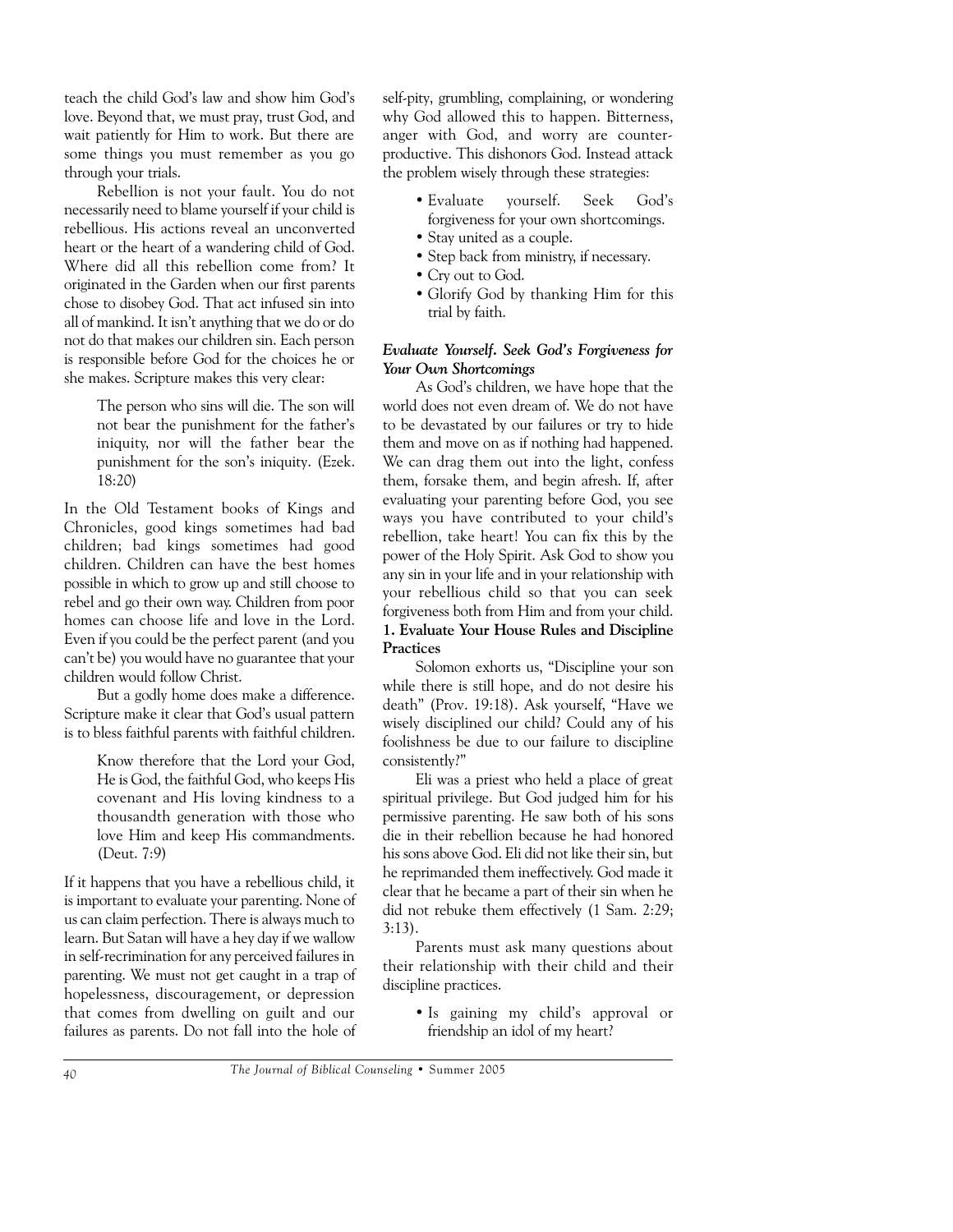- Am I seeking to please my child above God through overlooking behavior that needs to be disciplined?
- Do I faithfully set standards and carry out discipline? Or am I permissive?

These are questions that parents should ask themselves. It is never too late to ask for forgiveness and start over with proper expectations and consistent follow through. "Correct your son, and he will give you comfort; He will also delight your soul" (Prov. 29:17).

### **2. Draw lines of acceptable behavior biblically, not arbitrarily.**

Do you exasperate your teens with too many *unbiblical* requirements? The more mature your child becomes, the more you can relax your authority structure and become a counselor or guide to your child. Teenagers need to learn to make their own decisions, especially in gray areas. Our daughter was walking with the Lord during high school so we had very few rules for necessary to require our children to do what they do not want to do simply because it is good for them. That is not teaching hypocrisy, but duty. We required Dan to attend one church service a week as long as he was living in our home. He chose the morning worship service. That was a great choice because he heard the Word of God that does not return void. Tiffany, now his wife, came with him. She committed her life to faith in Christ as her Lord and Savior.

As Christian parents we must not endorse or sponsor ungodly or immoral behavior in our homes. If you give a rebellious child an empty house for the weekend while you're away, or give them a car, money, or permission to pursue immorality, then you are sponsoring their wickedness. Lines must be drawn and consequences must be enforced, severely if need be. We must fear God more than we fear our children's disapproval—otherwise, we will become like Eli. The answers are not easy. It involves much prayer, heartache, and effort to

# Part of successful parenting is choosing your battles. Not every fad is worth a fight. God looks at issues of the heart, and so should we.

her. For example, she had no set curfew. But our son always pushed the limits. For him, we wrote out guidelines and the consequences for disobeying them. We gave Scripture references to support these guidelines.

Part of successful parenting is choosing your battles. Not every fad is worth a fight. God looks at issues of the heart, and so should we. Focus on the root of the problems facing your child. However, if there are certain cultural fads that you do not want your child to go along with, help him or her to see the faulty value system that underlies that fad. As they see how that particular value system conflicts with Scripture, they will understand that your rules are not arbitrary. But when an issue is negotiable, allow your teenager to make his or her own decisions.

A father or mother can't legislate righteousness. It comes from within. But it is necessary to put the forms in place. Correct habits develop when the heart is right. It is often evangelize them through God's Word and our own example and words.

If the child is a believer, you must help him apply Romans 12:1-2. We are to offer ourselves as a living sacrifice to God. We are not to be conformed to the world's mold. Anything that contributes to the deeds of the flesh fit into the world's mold (Gal. 5:19). The ultimate test for any activity is, Can I do this for God's glory? Ask your child these questions:

- Do the lyrics of this song contribute to dissension and despair? Or do they contribute to peace and joy?
- Can I watch this movie or program on television; read this magazine; have this poster on my wall, or listen to this music for God's glory (1 Cor. 10:31)?

Help your children evaluate their lifestyle by asking them good questions. List out ten to fifteen questions of this nature. Explain to your child that if he doesn't make wise choices, you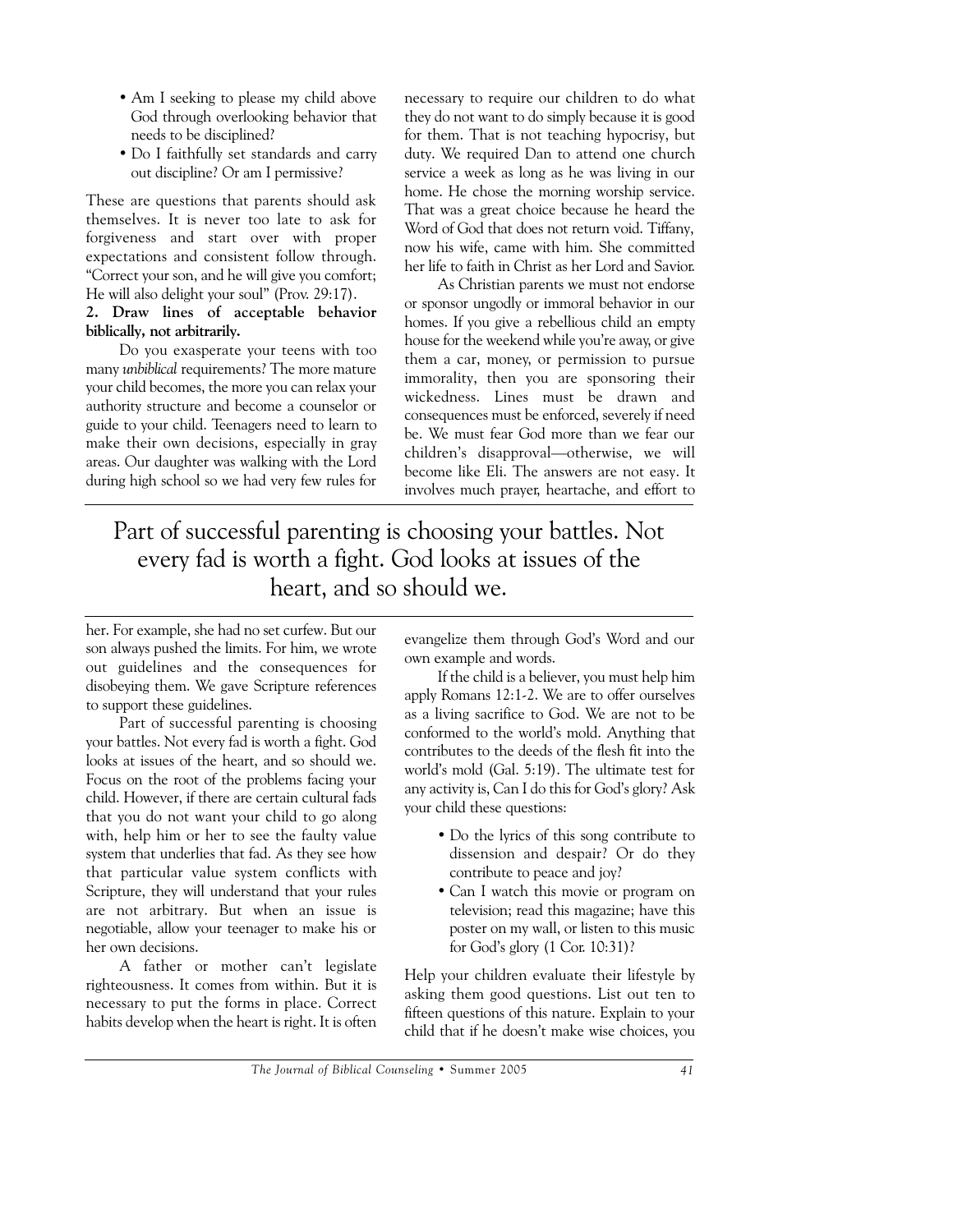will have to make them for him because it is your conviction that the things going on in your home must all be to God's glory—even in his bedroom. Eli can be cited as an example, who was guilty and judged by God for not restraining his children. You don't want God to have to judge you.

### **3. Evaluate Your Own Example of Humility and Love**

Consider the kind of example you set for your child. Teenagers quickly see through hypocrisy. Ask yourself the following questions:

- Have I modeled a vital relationship with Jesus Christ for my child?
- Do I seek to be what God wants me to be in the home?
- Do I discipline myself for the purpose of godliness?
- Do I share what God is doing in my life?
- Have I spent enough time with my child? Or have I been too busy with other activities or ministries?
- Do I have time for play as well as serious activity?
- Do I make time to listen to my child?

When our son was going through his rebellion, we sought ways to spend time with him even though he was retreating from us. We turned down any speaking engagements that would cause us to leave him alone on the weekends. My husband bought a pool table and put it in the garage. We tried to make our house the place where he would want to bring his friends to hang out. We continued to have our meals together as a family. Bob had breakfast with Dan and read from the Bible and prayed for his day.

Examine your attitudes and not just your actions. Ask yourself:

- Do I evidence the love of Christ in my home?
- Do I seek to be a servant, showing kindness and patience? Or am I easily provoked?
- Am I approachable? Or do I portray a proud attitude of never having to struggle with anything?
- Am I a loving leader in my home? Do I respect my child and give him room to fail?
- Do I preach and nag? Or do I calmly seek to open lines of communication?
- Is confrontation given in the spirit of gentleness?
- Is discipline administered in the spirit of gentleness?

When a child rebels, it is usually difficult for a parent to act in love. But love is from God and we can draw upon His supernatural love for the rebel.

### **4. Ask for Forgiveness**

Am I humble in asking for forgiveness when I'm at fault? If there have been areas of failure in parenting, these can be admitted and corrected, and forgiveness can be sought from the Lord and your child. Ask your child for forgiveness for being too harsh or too permissive. Name your failures specifically. Don't worry that you will be pointing out something that he has not already noticed. Your child may not want to forgive you right away for any of the sins mentioned above. You can wait and just seek to be what God would have you to be. Pray for the softening of his heart and at the same time model a forgiving attitude. Your child may need to see this new attitude or behavior over a period of time.

Your child sees you change in some of these areas. God uses this visible change in you to soften your child's heart. But these changes in yourself need to be made first and foremost to please God, not to get your child to change. As we learned from Eli, it is God who we first dishonor when we fail in our parenting. He is the One who forgives us and He is the One who draws our children to repentance as well.

# *Stay United as a Couple*

Satan desires to use heart-breaking situations in your family to destroy your marriage. Here is a question for you. Would you jeopardize your marriage to get your child back? Sometimes we attack our husbands for the way they deal with the situation. But be careful. Don't cater to or be over-protective of your rebellious child. Rather submit to your husband's leadership in the home. The situation might require a tougher stance than you would want to take. God has placed your husband at the head of the home and it is his responsibility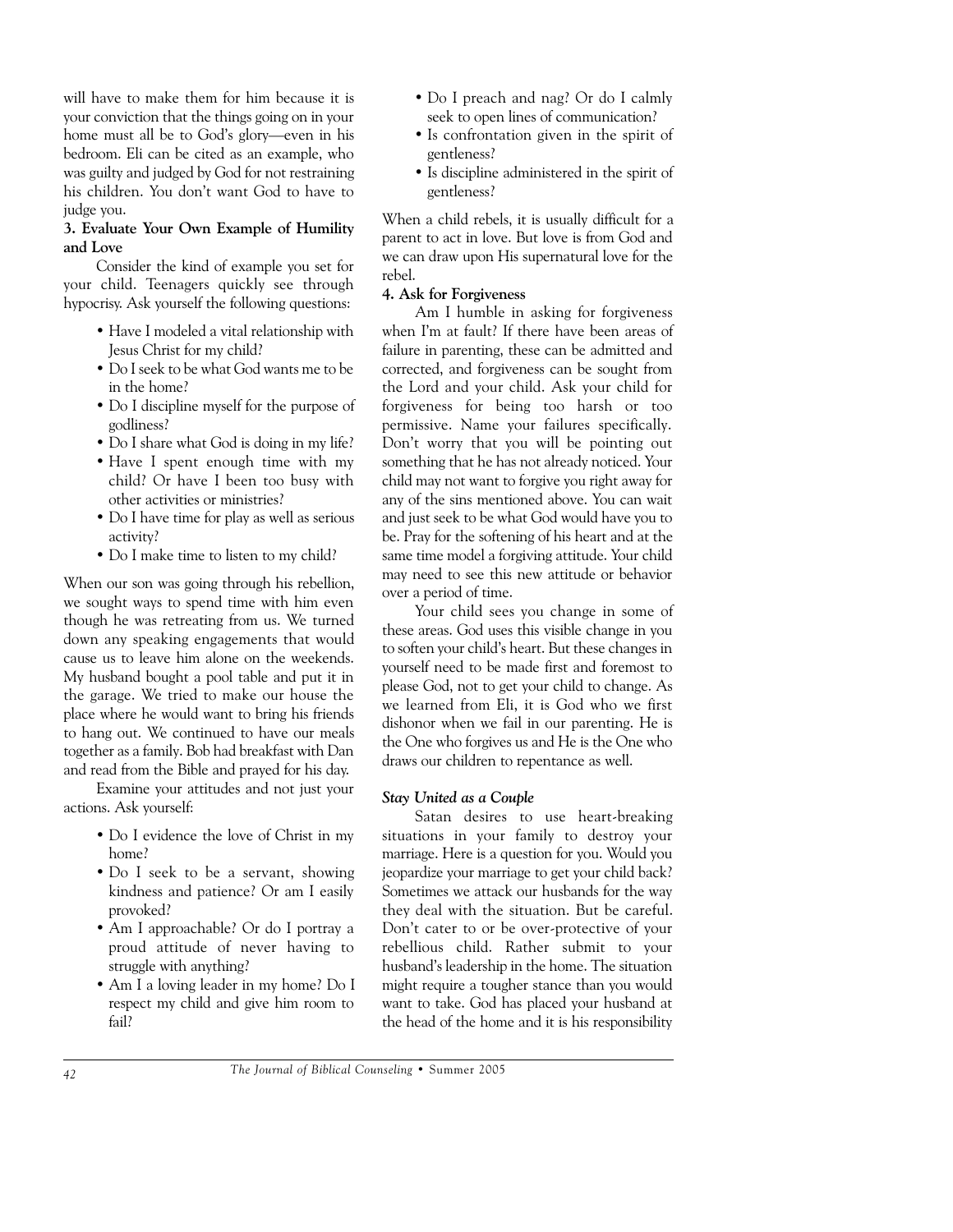to lead in this very emotional and trying circumstance.

Privately and appropriately share your thoughts and insights about the situation with your husband, but then step back and allow him to direct your child. Give him your wholehearted support. The rebel needs to see a united front. If we negate our husband's discipline or directive, a rebel will use this to avoid further correction or to draw the attention off of him and onto the problem you have with each other. If you argue with each other over these matters, you aid the enemy.

Never let your wayward child come before your husband. In some situations, the child saps all your emotional energy and response, leaving nothing for your husband—your first priority. It is so easy for a trial like this to take the joy from was in rebellion, Bob told Daniel that he was ready to step back from ministry if he did choose not to come back to Christ. He then went to the elders and told them that in obedience to the Scriptures just quoted, he would step back from his role as their pastor and teacher if they would so direct him. After discussing the matter and seeking God's will, the elders concluded that Bob was doing all in his power to have his child in submission under him. He was setting godly standards in the home and carrying out discipline when those standards were violated. Daniel was considered to be an adult who was making his own decisions. He was responsible for his own actions. As far as they were concerned, Bob was above reproach. But if Daniel had a reputation for overt rebellion and dissipation (Titus 1:6), and there was any doubt

When your child sees that his or her soul is more important to you than your ministry or career, he or she will be brought face-to-face with the sacrificial love of Christ.

your life and marriage. If that happens, it is crucial that you turn to Christ first, then to your husband. Let the rebellious one see your joy in the Lord and love for your husband.

### *Step Back from Ministry if Necessary*

God gives a high standard for the homes of the men who lead His church. A man is only qualified for leadership if he is "above reproach, the husband of one wife, having children who believe, not accused of dissipation or rebellion" (Titus 1:6). A leader must be "one who rules his own house well, having his children in submission with all reverence (for if a man does not know how to rule his own house, how will he take care of the church of God?") (1 Tim. 3:4-5).

Have you and your husband wrestled with these passages? Are you willing to support your husband if in his conscience he knows that he is not ruling his household well and must step down from ministry? Encourage him to seek the wisdom of the elders of your church or supervisors of your ministry to know if he is still above reproach and able to lead. When Daniel about Bob's commitment to parenting, it would have been better for Bob to step back rather than discredit the church in any way. The honor of the church and the souls of our children are worth the loss of any career.

Hiding the rebellion of your child is no way to escape from this possibility of having to step down from your ministry. Every child is born a rebel. It is our responsibility to keep them in submission and to administer the gospel to their troubled hearts. We need close friends and others in the church to pray with us for our children. They need to see us struggling for the faith of our children just as they must struggle the same for theirs. But these passages indicate that there may be a time when rebellion crosses the line and a man cannot focus on broader ministry because he has more work to do in his home.

In this case, it may be best for a man to step back for a time from ministry. If our board had decided that our son's rebellion necessitated such measures, we were ready to comply. This is a drastic consequence of the child's behavior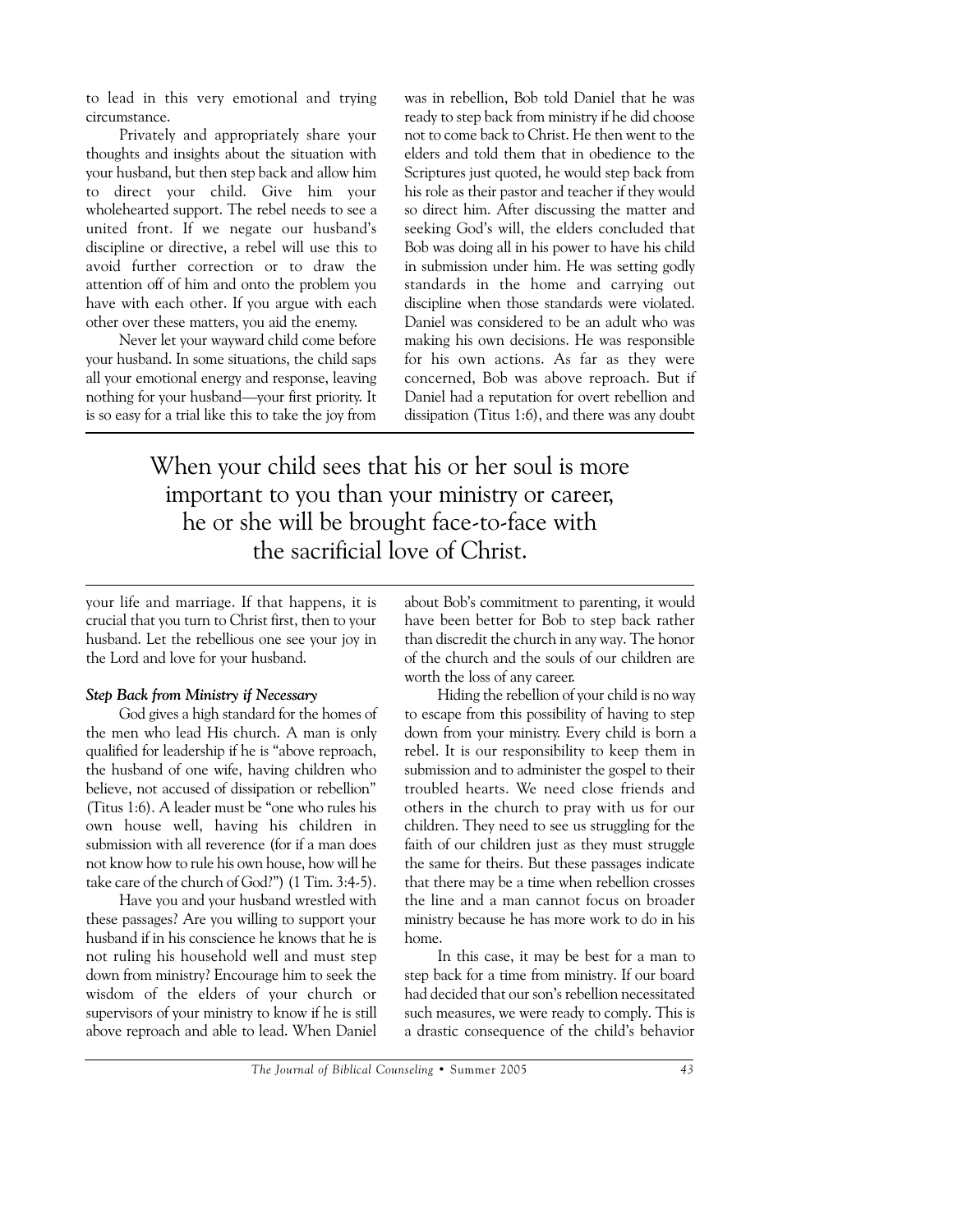and may cause the young person to evaluate his life seriously. When your child sees that his or her soul is more important to you than your ministry or career, he or she will be brought face-to-face with the sacrificial love of Christ.

A parent must not support and enable his child to continue in unrepentant sin. When our son turned eighteen, we told him that we could not support his lifestyle and that he would need to move out of our house. He decided to go to college. Since he was willing to go to a Christian college and be away from his former friends and temptations, we helped him financially. We hoped that the godly environment would help bring him to repentance. Thankfully, it did.

# *Cry Out to God*

Dealing with a rebellious child is the ideal time to cry out to the Lord. He says,

> Turn to Me with all your heart, with fasting, with weeping, and with mourning. So rend your heart, and not your garments; return to the LORD your God, for He is gracious and merciful, slow to anger, and of great kindness; and He relents from doing harm. Who knows if He will turn and relent, and leave a blessing behind Him?" (Joel 2:13-14)

Be broken before God. Humbly ask Him to do a purifying work in your own life and that of your precious child.

While in the midst of our son's rebellion we shed many tears. I have never wept so much in my whole life! We cried out to the Lord together as a couple. God can do "exceeding abundantly beyond all that we ask or think, according to the power that works within us" (Eph. 3:20). As we passionately and ardently bring our child before the Lord, He works on the heart, mind, will, and the ability to act.

My husband made a list of forty verses from Proverbs that he prayed for Daniel over the years of his rebellion. We have seen many, many specific answers to those prayers. Pray according to the Scriptures. As we pray according to His will, He promises to answer (1 John 5:14-15). As you and your husband pray together for wisdom to deal with this trial, God will give you insights on how best to love and discipline this child. This will draw you and your husband closer to the Lord and to each other. Never lose heart nor give up on your child. Keep praying and beseeching God to work. "Weeping may endure for the night, but a shout of joy comes in the morning" (Ps. 30:5).

Monica, the devout mother of Augustine, persisted in prayer for over thirty years while her son followed an evil and deluded lifestyle. Augustine writes of his mother,

> While I was yet walking in sin, often attempting to rise, and sinking still deeper, my dear mother in vigorous hope, persisted in earnest prayer for me. There was a time coming when Thou wouldst wipe away my mother's tears, with which she watered the earth and forgive this my base undutifulness. 2

Augustine wasn't the only one who noticed her tears. A certain bishop assured her, "It is impossible that the child of such tears should perish." Augustine was dramatically saved and greatly used by God as a bishop for forty years in the early church. 3

Whether or not your child comes back to God in repentance and faith, God is still worthy of all your love and devotion. As Job said, "Though He slay me, yet will I trust Him" (Job 13:15). But God is not obligated to answer our prayers. We have to always pray, "Your will be done." Then leave the answers with Him.

# *Thank God for this Trial*

From a human perspective, this sounds ridiculous. Yet, God is in this trial and He is in it for good, to bring glory to Himself. As you and I thank Him by faith—that brings glory to Him. Look at James, chapter one:

> My brethren, count it all joy when you fall into various trials, knowing that the testing of your faith produces patience. But let patience have its perfect work, that you may be perfect and complete, lacking in nothing. If any of you lacks wisdom, let him ask of God, who gives to all liberally and without reproof and it will be given to him" (James 1:2-5).

When you thank God for your trial, you release the trying circumstance from your own